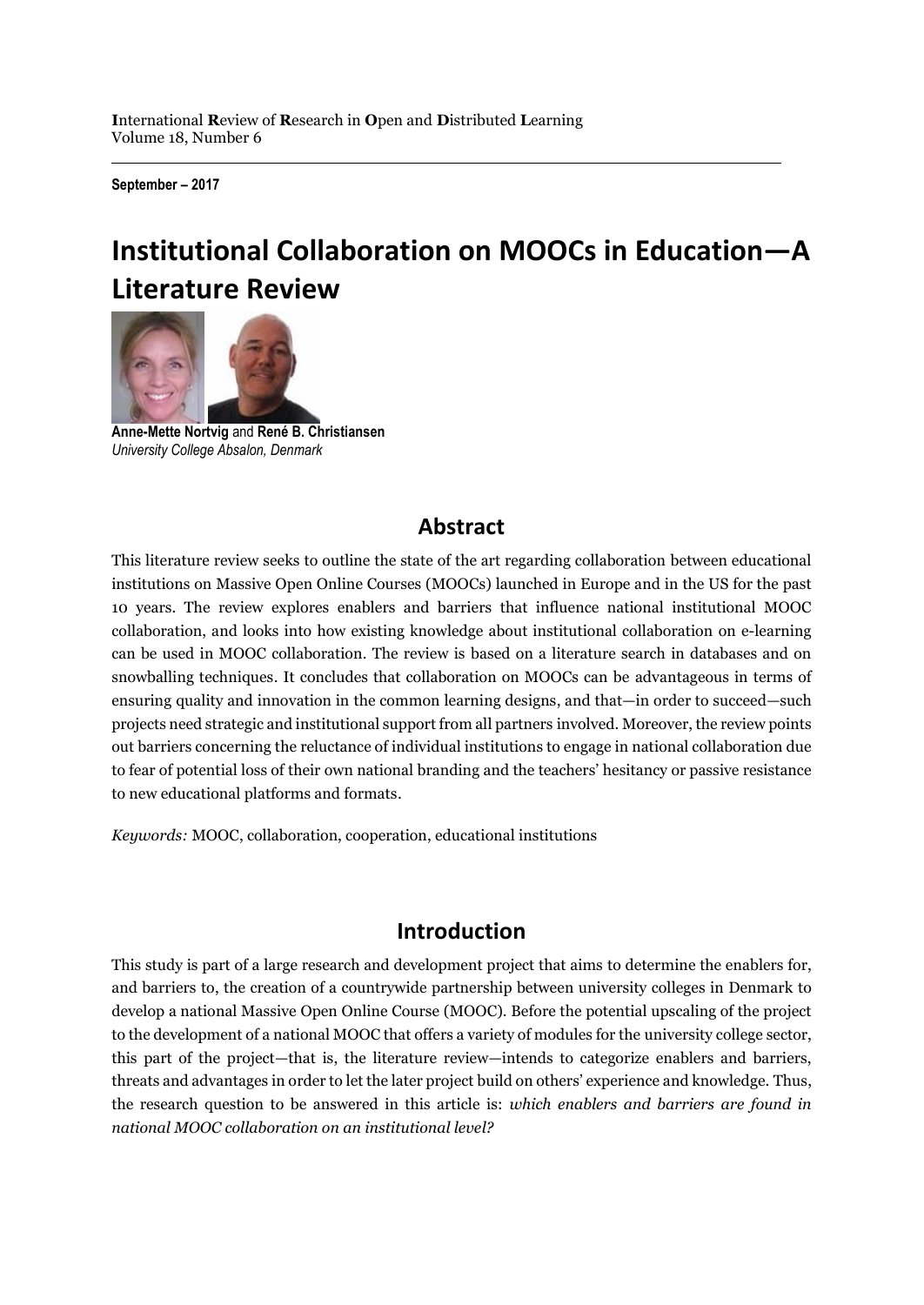## **Methods**

For this review, a systematic search was carried out in the Educational Resource Information Center (ERIC) database, the British Education Index, and FachportalPaedagogik.DE (from September to October 2016), using the search keywords "MOOC," "institution," "cooperation," "collaboration," and "institutional cooperation." Furthermore, we have used the so-called *snowballing techniques* (Greenhalgh & Peacock, 2005), which involve reading, and potentially including, the references of the resources consulted, and to some extent, our prior personal knowledge has also contributed to the final collection of the resources used in this paper. To the best of our knowledge, no study has investigated the exact same topic as ours, that is, the enablers for, and barriers to, national collaboration on MOOC development. Thus, we found it necessary to explore the literature from two different perspectives that when combined may contribute to answering our research question.

- 1. First, we aimed to identify enablers and barriers concerning national, as well as cross-national, collaboration on MOOC development as on an institutional level.
- 2. Secondly, we looked for collaboration on e-learning and related terms for online learning. We expected that findings related to e-learning may be of relevance to MOOCs in that the two formats meet similar challenges in relation to, for instance, creating teacher presence and supporting student collaboration, as well as social interaction across time and space.

The selected papers were then grouped into the themes relating to national and international cooperation and collaboration on e-learning, online learning, and MOOCs. Thus, we wished to focus on the following questions: What opportunities, potentials, and/or preferred consequences are found in the collaborative/cooperative development of MOOCs? What are the barriers, threats, and/or challenges encountered? What opportunities, potentials, and/or preferred consequences are found in national and international e-learning/online learning collaboration projects? What are the barriers, threats, and/or challenges? Given that the concepts of collaboration and cooperation have related meanings (Oxford English Dictionary, n.d.), we include both ideas in our review.

The database searches for (MOOC OR e-learning OR online learning AND institutional cooperation OR institutional collaboration) and snowballing techniques generated over 100 hits, which we limited to 25, mainly because the institutional level was mentioned in the title and/or in the abstract but proved to play a minor role in the studies when examined more closely. Often, "collaboration" referred to partnerships and projects carried out *within* a single institution, and "cooperation" indicated partnerships with other—more or less similar—institutions, which explains why some resources were excluded from the present literature review.

Below, we present the results from our reading and analysis of the articles, and we start with the opportunities that educational institutions find in collaboration, cooperation, and partnership with other institutions in cross-national development of MOOCs.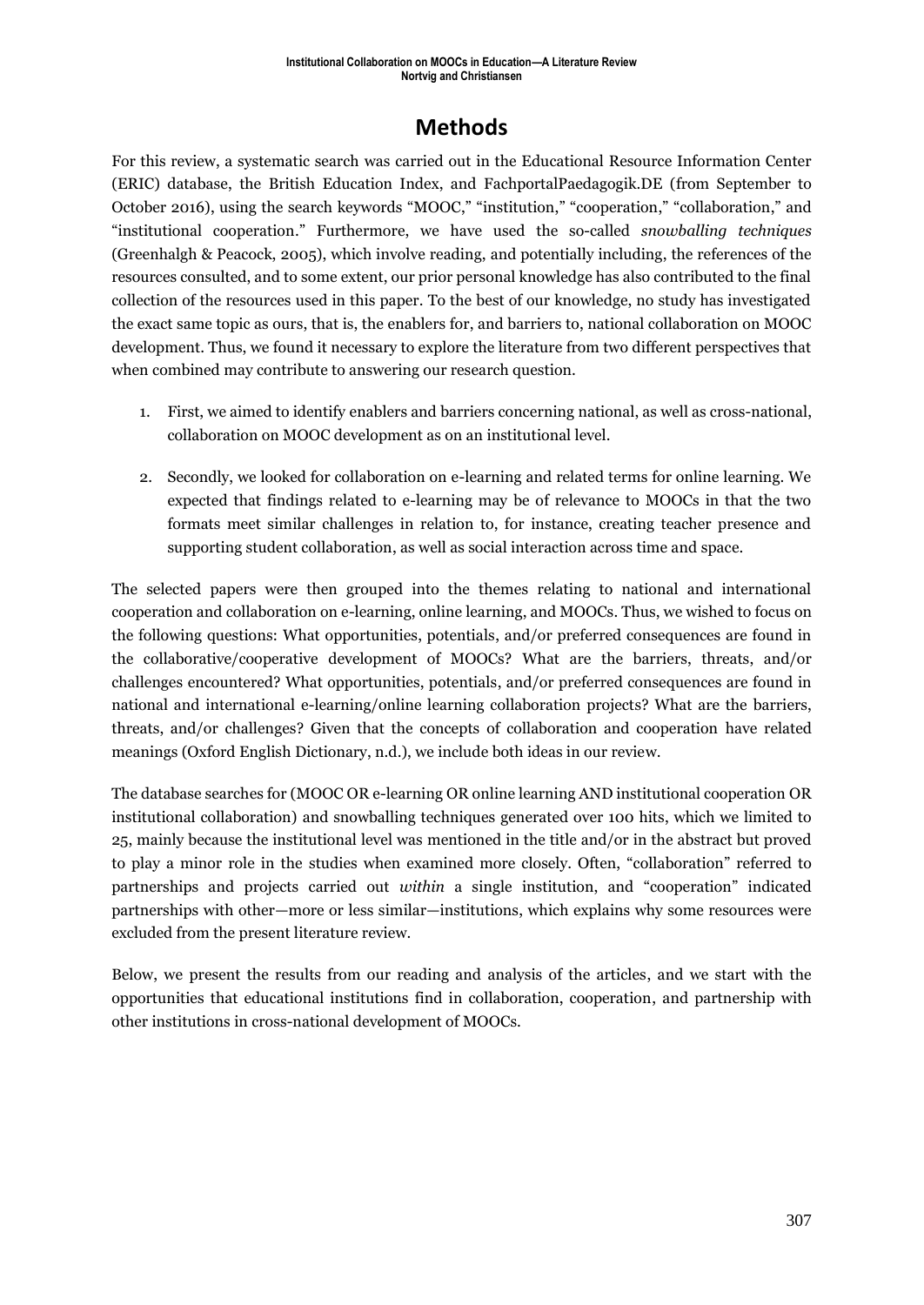## **Enablers and Barriers Concerning MOOCs and Institutional Collaboration**

Collaboration among institutions, both nationally and internationally, is often highlighted as one of the greatest opportunities in relation to MOOCs (Brown & Costello, 2015; Naert, 2014; Siller & Muuß-Merholz, 2014, as cited in Schuwer et al., 2015; Valkenburg, van Kos, & Ouwehand, 2014). Educational institutions often point to competition among institutions as a motivating parameter for producing MOOCs. Through MOOCs, they can attract more students (Schuwer et al., 2015) and gain national and/or international visibility (Jansen & Schuwer, 2015). As MOOCs are open and usually free, students can participate in global networks (McAuley, Stewart, Siemens, & Cormier, 2010), as well as collaborate and contribute to the MOOCs themselves. Furthermore, many studies (e.g., Jansen & Schuwer, 2015; MOOC Commission, 2014; Santos, Punie, & Muñoz, 2016) seem to agree that the development of MOOCs can advantageously take its point of departure in networks, either nationally or internationally. Thus, reasons for collaboration on MOOCs are often found in international competition and the wish to improve the educational standards of individual institutions (Kjeldstad, 2016).

In 2014, the MOOC Commission published a Norwegian report about MOOCs worldwide. The topic of this report is very relevant to our topic, so we will highlight several of the points mentioned below. The report finds that the increased competition, not only from other countries but also among Norwegian educational institutions, may lead to higher quality in education but may also result in the need to develop MOOCs for an international group of students. The report concludes that it is unlikely that the individual institutions can improve the quality of international education and develop the courses offered quickly enough on their own. Thus, it is recommended that the development of MOOCs is supported nationally. Moreover, the report highlights that one of the potentials of national cooperation on MOOCs may lie in the opportunity to contribute to a joint MOOC from different areas of expertise. Resources could be used better if divided among institutions, and more could benefit from leading national fields of expertise, if expertise were exchanged (MOOC Commission, 2014).

Thus, MOOCs should lead to further internal academic cooperation in the institutions. As the technology used to deliver MOOCs allow for a more collaborative organization of education and counseling, the commission believes that MOOC development requires strengthening of instruments for increased cooperation, sharing of work, and specialization in the higher education sector. Furthermore, the commission recommends that the use of MOOCs should lead to increased cooperation among universities and university colleges and working life. New technology opens new opportunities for cooperation, and increased cooperation could contribute to educational programs that are more relevant for trade and industry.

Similar arguments are presented in a report on international MOOC strategies (Jansen & Schuwer, 2015). According to the authors, one of the drivers behind MOOC offerings is found in the globalization and increased collaboration among institutions. They explain that as university education becomes more and more internationally oriented, the individual institution becomes regulated by macroeffectiveness of educational programs. Expertise is offered in joint online courses developed in networked curricula and it is not connected to a singular institution. From a broader perspective, they conclude that "open education is about collaborating and sharing, being part of a community" (Jansen & Schuwer, 2015, p. 30).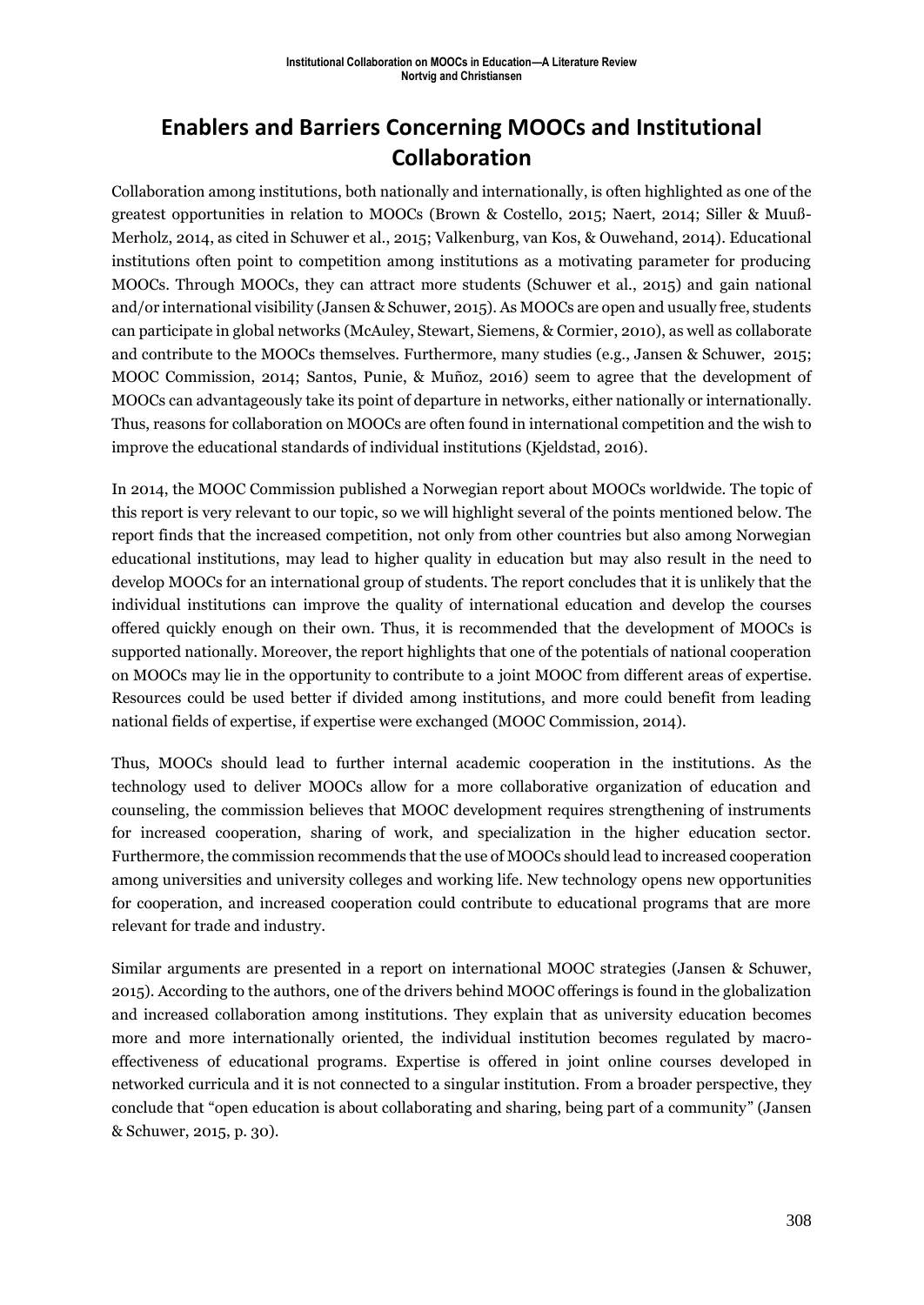A study in Utah examined institutional collaboration on the development of an MOOC between unlikely partners, namely an electrical engineering faculty and a librarian (Harp Ziegenfuss, & Furse, 2016). Not only were communication and collaboration within the units strengthened as a result of this project (Harp Ziegenfuss & Furse, 2016, p. 107), but the people who collaborated—and eventually formed a partnership in the MOOC development—also found that it was a creative process, a learning and an identity-building experience to be part of a project involving unlikely partners. One of the reasons for the success of the project was that only two people were directly involved in carrying out the whole development and teaching phase of the MOOC module, and the study showed that they were very engaged personally.

Collaboration on MOOCs is not exclusively related to their development but may also be concerned with evaluation and visualization of learning outcomes and learners' trajectories. For example, an international project on the development of a common dashboard for the evaluation of student learning is reported by Leon, Cobos, Dickens, White, and Davis (2016). The University of Southampton and the University Autónoma of Madrid embarked on a joint project aimed at realizing a cross-institutional and cross-platform analysis of their respective MOOC data (Leon, Cobos, Dickens, White, & Davis, 2016). The study finds that due to the institutions' different experiences and knowledge, a deeper and broader analysis of the student-generated learning analytics data can be conducted. Moreover, it concludes that expertise was developed in the project, and that this expertise can be transferred back to the institutions.

However, there are barriers and challenges to overcome when educational institutions choose to collaborate on the development and implementation of MOOCs. Several studies report the lack of strategy for integrating MOOCs in institutions as a problem (Brown & Costello, 2015; Santos et al., 2016; Teixeira, Volungevičienė, & Mazar, 2014; Truyen, 2015). Contrary to other findings (Leon et al., 2016; MOOC Commission, 2014), Schuwer and colleagues (2015) note that there might be fear of deteriorating quality and of losing control over finances when the identity-building authority is divided among several institutions. Losing the global perspective if the MOOC is exclusively European in scope and content (Valkenburg et al., 2014) poses another risk, which may be even greater if the MOOC is only offered at the national level. In a study about open education in five countries (Santos et al., 2016), the participants mention several motivations and barriers encountered at the individual institutions for open education in general. One of their motivations is the development of new teaching strategies and technologies for learning, but at the same time, they identify the need for training academic staff on open education and report the academics' passive resistance as a barrier. Moreover, they recommend developing scalable technologies, a sustainable financial model, a strategy, and a shared vision (Santos et al., 2016).

From an educational, an economical and a societal perspective, there are many opportunities in international MOOC collaboration. But the same advantages might be seen as threats to the individual teacher and also to the individual institution when collaboration takes place at a national level where competition is harder and branding is more visible. Below, we broaden the perspective and include studies on institutional collaboration/cooperation projects for the development of e-learning/online learning in a national setting.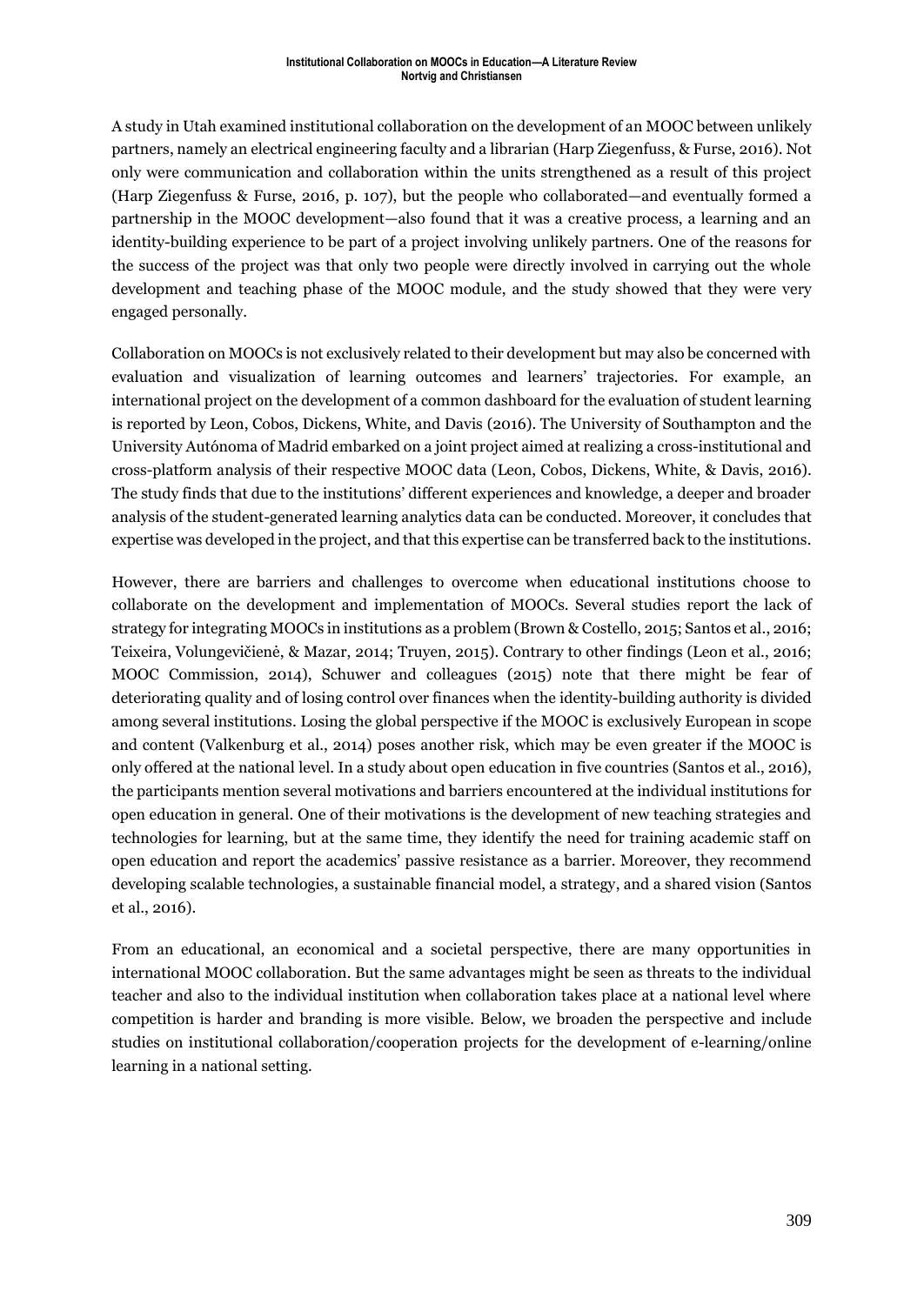## **Enablers for and Barriers to National and International Cooperation on E-learning**

National and international institutional cooperation can be grouped according to at least two different trends: one trend is a cooperation strategy supported by funding programs, especially those of the European Union (EU) (Brown & Costello, 2015). The other trend is the challenge faced by small or medium-sized institutions in relation to single-handedly accumulating sufficient resources for their elearning programs, which leads to an increase in national and international cooperation (Kennedy, 2006; Macleod, Haywood, Woodgate, & Alkhatnai, 2015). The institutional cooperation involving an association of institutions (formally labelled a consortium)

represents a low-risk, cost-effective method for member institutions to offer their students access to a multitude of online courses. It also provides a network of similar schools to which member institutions can market their own unique online courses, while the consortium handles the administrative overhead (Kennedy, 2006, p. 69).

In addition to this, the need for a *stand-alone* strategy that does not depend on external funding when designing a new program and cooperating with other institutions on e-learning is also stressed as important by others (e.g., Christensen, Christiansen, Gynther, Helms, & Schlüntz, 2014; Spencer-Oatey, 2012; Teixeira et al., 2014).

A model for analyzing the readiness of institutions to develop and implement e-learning courses has been put forward in the form of an organizational-didactic model and coined as an organizationdidactical model. Based on mostly European studies in vocational schools (focusing on Norway, Germany, Australia, and the UK), their work examines the enablers for and barriers to institutions' decision making about e-learning and e-learning strategies. The model provides institutional staff and decision makers with essential questions to be answered when engaging in e-learning, such as:

- Strategic level: Decision-making level (why cooperate on e-learning with other institutions?)
- Tactical level: Support and development (what are the conditions for e-learning cooperation?)
- Operational level: Qualified staff (what is the quality of readiness of current didactic designs and the e-learning staff culture within the institution?)

The model should be viewed as neither a top-down nor a bottom-up approach. The three institutional levels must work together following although the first decision or the first step must be made at the operational level. Loosely coupled bottom-up strategies or *e-learning experts* in singular cultures that are not anchored formally in the institution have very little chance of survival over the long term. This holds true for e-learning activities within the organization, as well as for cooperating with other institutions. This division of organizations into three levels provides a normative structure for the present section of the paper, which is hence divided into an *institutional level* (combining the first two) and a cultural staff level which covers the operational level.

Ossiannilsson, Williams, Camilleri, and Brown (2015) conducted a desk study about quality models in online and open education. Their data-gathering strategy aimed to cover all continents, trying to show similarities and distinctions in cultures, languages, and levels of maturity in developing the quality of online learning, including e-learning. In the introduction, they state that questions about "How students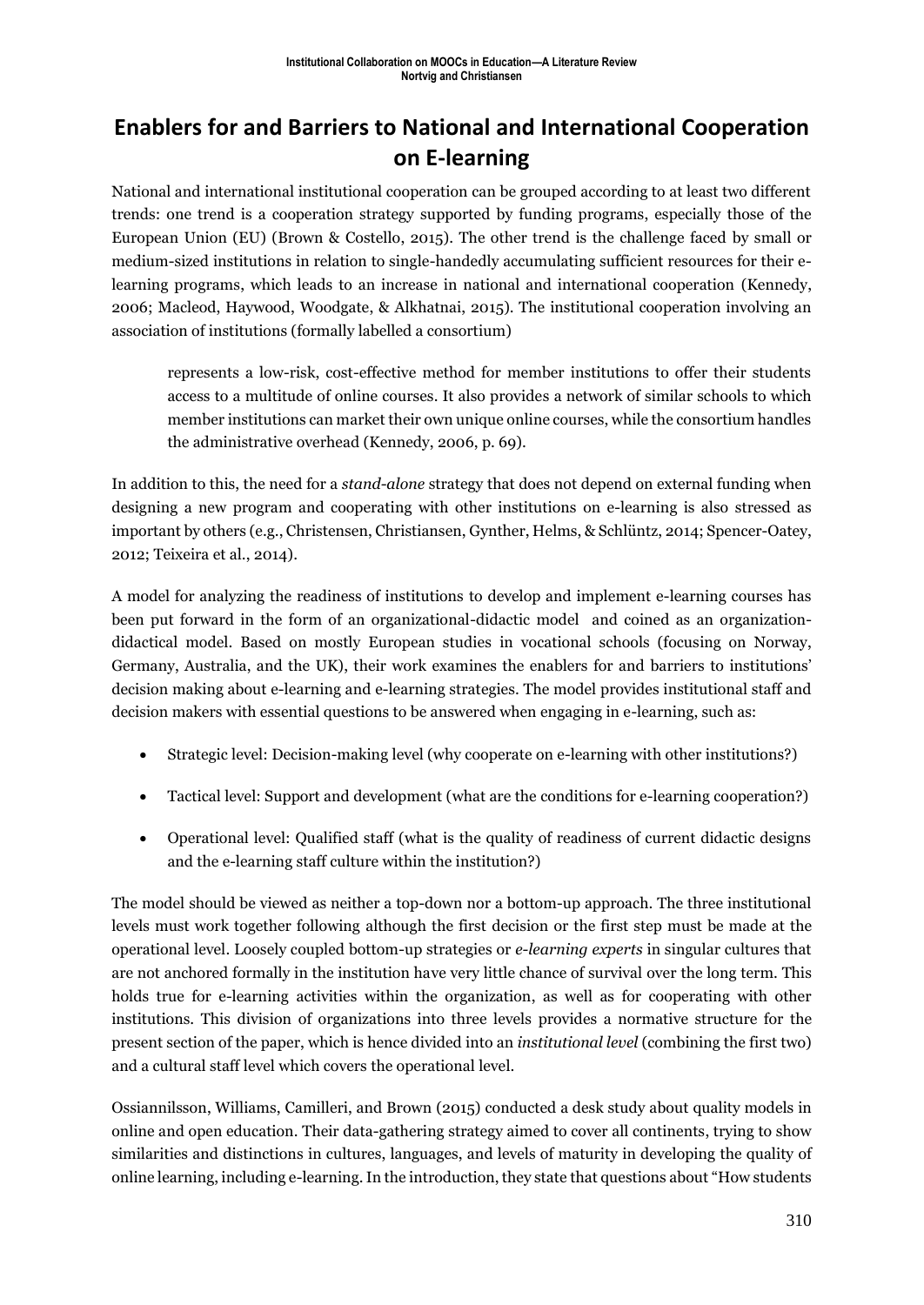learn, where and when they learn, how institutions structure programmes and services, and how these services are priced and organised are global challenges" (p. 13). Along this line, the overall conclusions of their work point at more common criteria, such as standardized systems, specific criteria and policies (p. 35):

- **Creation of specific criteria**: several countries have specific, comprehensive sets of criteria for e-learning providers, and/or distance teaching institutions.
- **Mainstreaming into overall quality assurance**: Several other countries, have updated or reviewed their existing quality assurance criteria, and found that a single set of criteria can cover all types of institutions. A notable example of this is the UK, which moved from advisory guidance in its code of practice to a mainstreamed system that is neutral on modes of delivery.
- **Hybrid/personalized system**: while now only partially implemented or under discussion, quality assurance systems can have a standard *core* applicable to all kinds of education and organizations, with add-on *modules* specific to distance or e-provision.
- **No approach** other systems have not considered the impact of e-learning onto their criteria, creating sometimes perverse results, such as limitations on the size of classrooms, or requirements for physical facilities which are not required for e-learning.

National cooperation regarding the development of educational design is first and foremost a costly matter in terms of the necessary presence of human and technical competencies (Marcal & Caetano, 2011). Institutions should prioritize the required time commitment, human competencies, and adequate technology for sustainable cooperation. Perhaps this is the reason why there is a link between institutions that are highly interested in cooperation and e-learning, and institutions with many students, comprising over 10,000 (Jungermann & Wannemacher, 2015). At least, this seems to be the case in higher education in Germany although the revolution of e-learning in the form of MOOCs has to date not yet materialized there in a greater form (Lorenz, Wittke, Steinert, & Muschal, 2015). However, the work of Lorenz, Wittke, Steinert, and Muschal (2015) shows a crucial need for institutional decision making to enable cooperation (see also Kennedy, 2006). The institutions in Germany, the *Fachhochschulen* in this case, *decide* on a strategy for lifelong learning, thus creating an avenue for innovation within the institutions (Christensen et al., 2014; Kennedy, 2006; Lorenz et al., 2015). Across various countries, the same pattern can be observed; organizational decision making on e-learning (in a broad sense) is essential and precedes the acceptance of small-scale innovation cultures, first movers, and isolated technology-rich sites within a certain institution. These bottom-up initiatives can be tolerated and to a certain extent, even encouraged at the strategic level, but this is all too shaky and lacks the robustness that comes with a strategic decision made by the institution to enter the field of elearning and MOOCs. This way, the innovative milieus, which probably exist in every institution also gain the necessary legitimacy for their work and enthusiasm that is essential to all organizational development.

Of further interest, the work of Jungermann and Wannemacher (2015) shows that the more an institution is engaged in e-learning, the more likely it is that the institution is already involved in cooperation with external partners. Such is the case for universities, universities of applied sciences, and organizations dealing with vocational training; if a sustainable e-learning culture is already in place in an institution, it opens the way to more successful cooperation on e-learning with other institutions.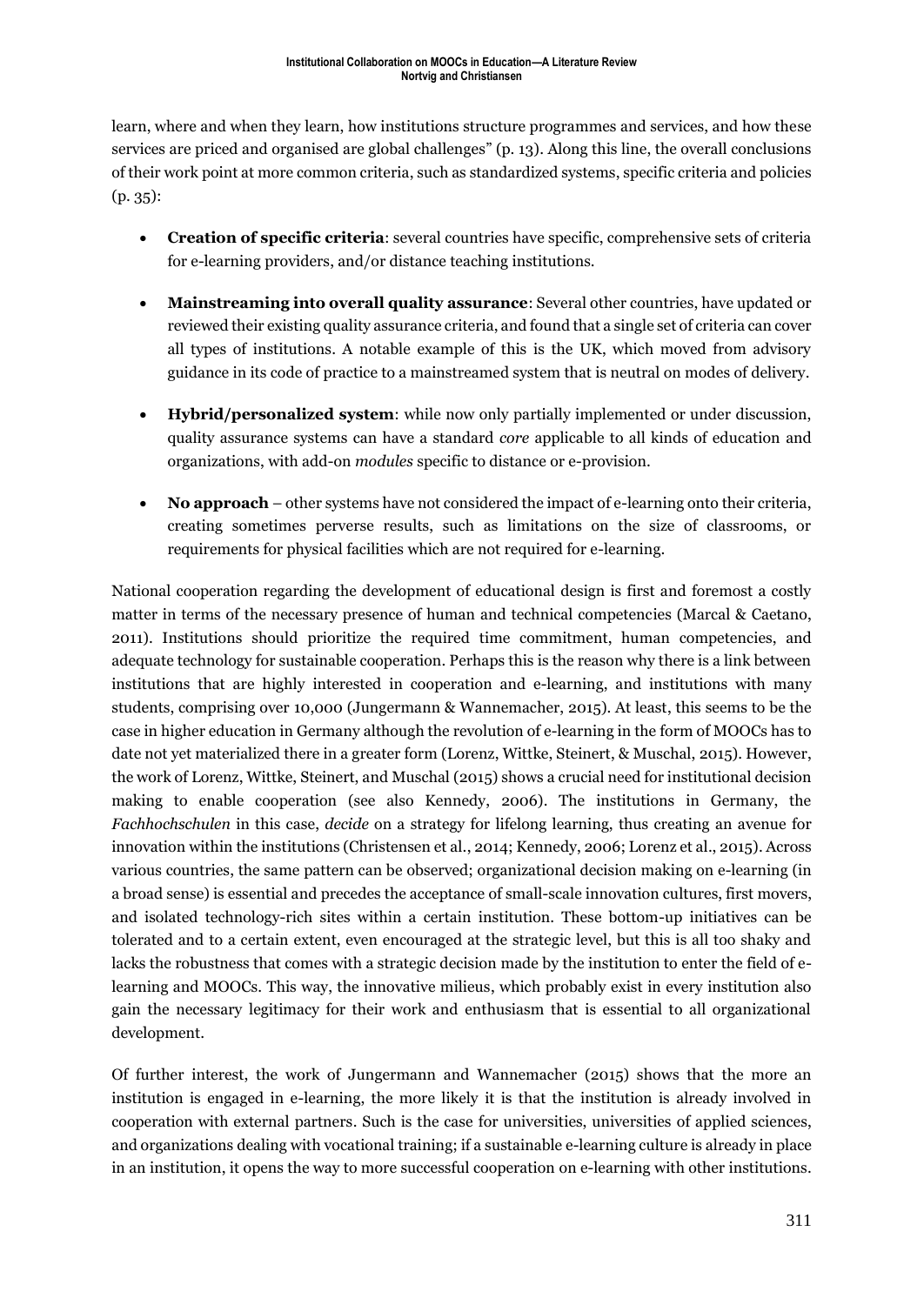The institutions state two factors—better teaching and more efficient economy—as the overall reasons for engaging in cooperation on e-learning with other institutions or parties. In doing so, the institutions hope to reach new groups of students who were not interested previously.

Along the lines of current trends within the educational system, the work of Hyde, McGarry, Thompson, Wilkie, and Aubeeluk (2013) reveals that potentials for cooperation can also be found in relevant and important policy papers. In this regard, the study of Salajan and Roumell (2016) examines the various programs concerning e-learning in the EU countries since the first program *Learning in the Information Society* from the mid-1990s up to now. Within the EU, several studies have been conducted, and "a number of studies suggested that the European Commission's policies stimulated collaboration in e-learning approaches throughout the EU" (Salajan & Roumell, 2016, p. 392). However, Salajan and Roumell conclude that the impact of such cooperation is often limited, usually due to the weak sustainability of the designed projects and national differences when undertaking them.

In a study about international cooperation among 51 universities in China and the UK, Spencer-Oatey (2012) finds that the greatest challenge for institutional cooperation is "the constantly changing goals" (p. 249). The work of Spencer-Oatey points out the cultural challenges when addressing the e-learning culture of a certain institution, stating that in a situation where teams are meant to develop a specific courseware and the teams are not familiar with one another and the different environments for elearning it was hard for the teams to adjust the courseware to their specific contexts. Moreover, it was hard to predict how it would work if at all, and therefore they had to adjust their project goals along the way.

It is highly important to pay attention to "cultural and psychological dimensions" (Toprak & Genc-Kumtepe, 2014, p. 135) when designing new programs or courses in higher education from a cooperative perspective. "People that work internationally and cross-culturally realize that their partners may reach very different conclusions from the same evidences" (Toprak & Genc-Kumtepe, 2014, p. 134). Furthermore, when cooperating internationally, the authors highlight social presence, perception of time, differences in communication styles, ways of conflict resolution, and language issues related to second-language speakers as important factors of which stakeholders should be aware. Working on the Internet by using online, digital communication tools represents an inherent threat as well. The technology contains an empowerment potential but when cultural differences appear (from a national level and from an institutional as well) it is in danger of creating what the authors refer to as "rooms for alienation" (Toprak & Genc-Kumtepe, 2014, p. 143). The researchers sum up a variety of important issues or principles to consider when institutions choose to cooperate on e-learning: The parties must propose cooperation to the institutions they believe that they can work with, and project management guidelines from the organization financing the joint study/work must be utilized. International governmental and nongovernmental organizations are preferred by partners due to their networks and environments that are conducive to international studies. Information and communication technology play an important role in such cooperation as both motivators and facilitators in the global culture, but the parties must be well aware that the joint working environments themselves constitute learning processes where partners form unique groups get to know one another and their previous experiences.

As culture affects both macro and micro levels, the value orientations of nations and institutions influence individual perceptions of practitioners, especially the decision makers. For successful institutional cooperation to take place, a certain pool of necessary competencies among the staff and in the supporting units is of course essential as well. In Martin and Treves' (2007) study, the importance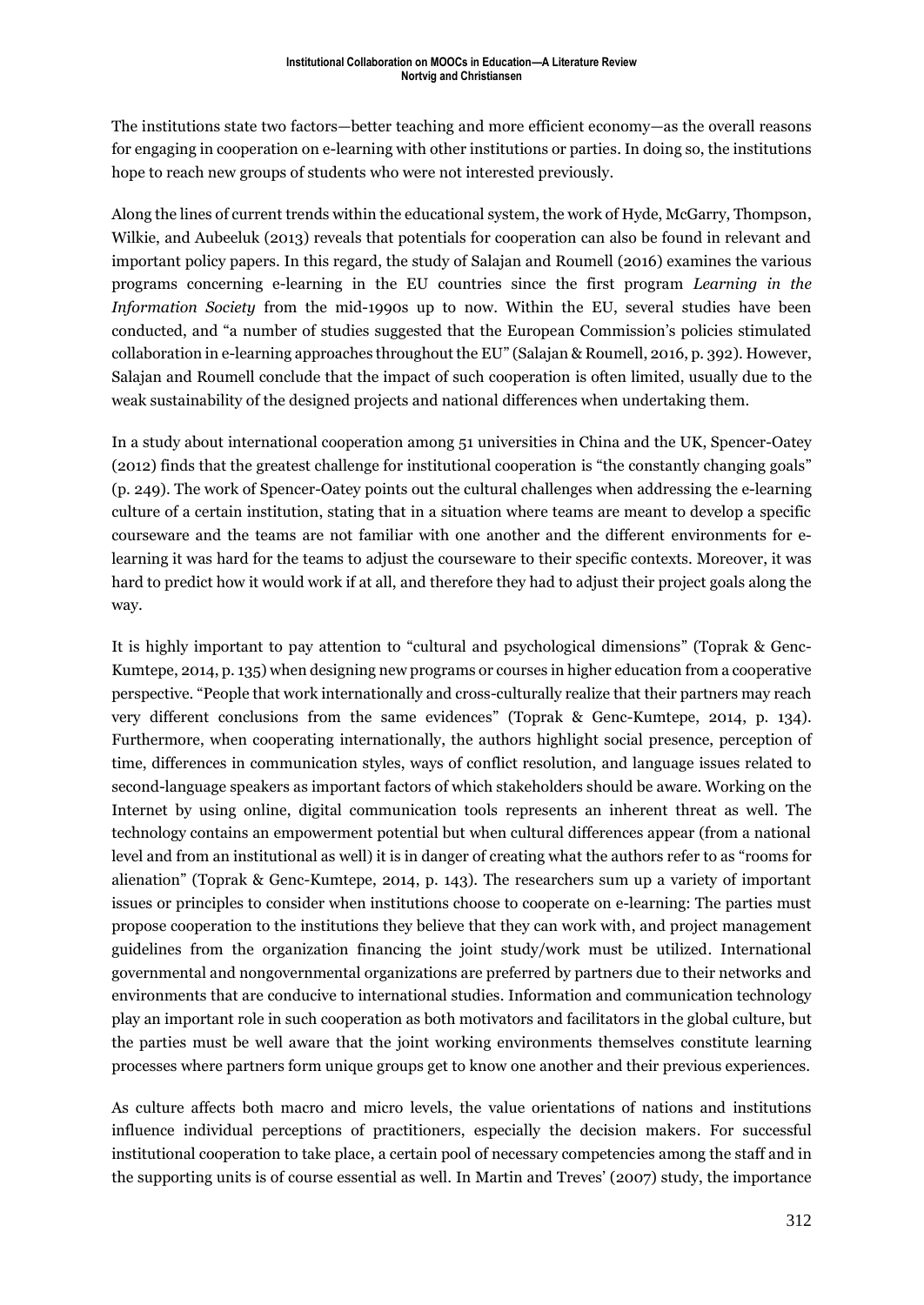of technical skills within staff is stressed alongside the enthusiasm and the commitment of working with e-learning. The authors summarize their study by stating, that the engagement of key staff is the single most important factor for successful engagement in e-learning and it is crucial that a team needs not only some sort of critical mass but a pool of academic and technical skills as well.

#### **Discussion and Conclusion**

Our research question for this review has focused on the potentials for and barriers to national collaboration on the development of MOOCs. The potentials in MOOC collaboration are found in the fact that educational institutions face competition both nationally and internationally. When collaborating, the individual institutions are branded nationally and can contribute to the MOOC with their specific areas of expertise. Moreover, collaboration on MOOCs may contribute to the development of the participating teachers' fields of expertise as such projects require knowledge sharing and thus heightens the quality of the MOOC and make innovations in learning designs possible. Furthermore, the development of MOOCs and online courses in general may attract more students internationally and may be cost effective for the institutions.

However, the potentials in international MOOC collaboration may be seen as barriers in national MOOC projects because competing domestic institutions are to collaborate and may thus loose individual branding effect in the project. As part of a crowd, it is difficult to stand out from it. The barriers may also be found in a fear of losing control over the institution's own finances, of the deterioration in educational quality because of the special MOOC format, or of the lack of international perspectives if the MOOC is developed in a national setting. Barriers may also arise in the project if the collaborating institutions have very different cultures, knowledge, and/or goals, if an institutional strategy for integrating MOOCs in education is lacking or weak, or if the MOOC collaboration is not supported financially or strategically at an institutional level. To sum up: Collaboration among educational institutions is desirable, but autonomy, competition, and national branding are appreciated values too. Furthermore, it shows that institutional cooperation is more likely to succeed if the institutions working together are facing the same kind of challenges and have a more or less monotonous staff experience level and experiences with e-learning and the development of an e-learning culture among staff.

## References

Brown, M., & Costello, E. (2015). MOOCs in question: Strategic insights from two institutional experiences. In D. Jansen & A. Teixeira (Eds.), *Position papers for European cooperation on MOOCs* (pp. 130–148). European Association for Distance Teaching Universities. Retrieved from

[https://www.openeducationeuropa.eu/sites/default/files/legacy\\_files/news/Position\\_papers](https://www.openeducationeuropa.eu/sites/default/files/legacy_files/news/Position_papers_for_European_cooperation_on_MOOCs.pdf) [\\_for\\_European\\_cooperation\\_on\\_MOOCs.pdf](https://www.openeducationeuropa.eu/sites/default/files/legacy_files/news/Position_papers_for_European_cooperation_on_MOOCs.pdf)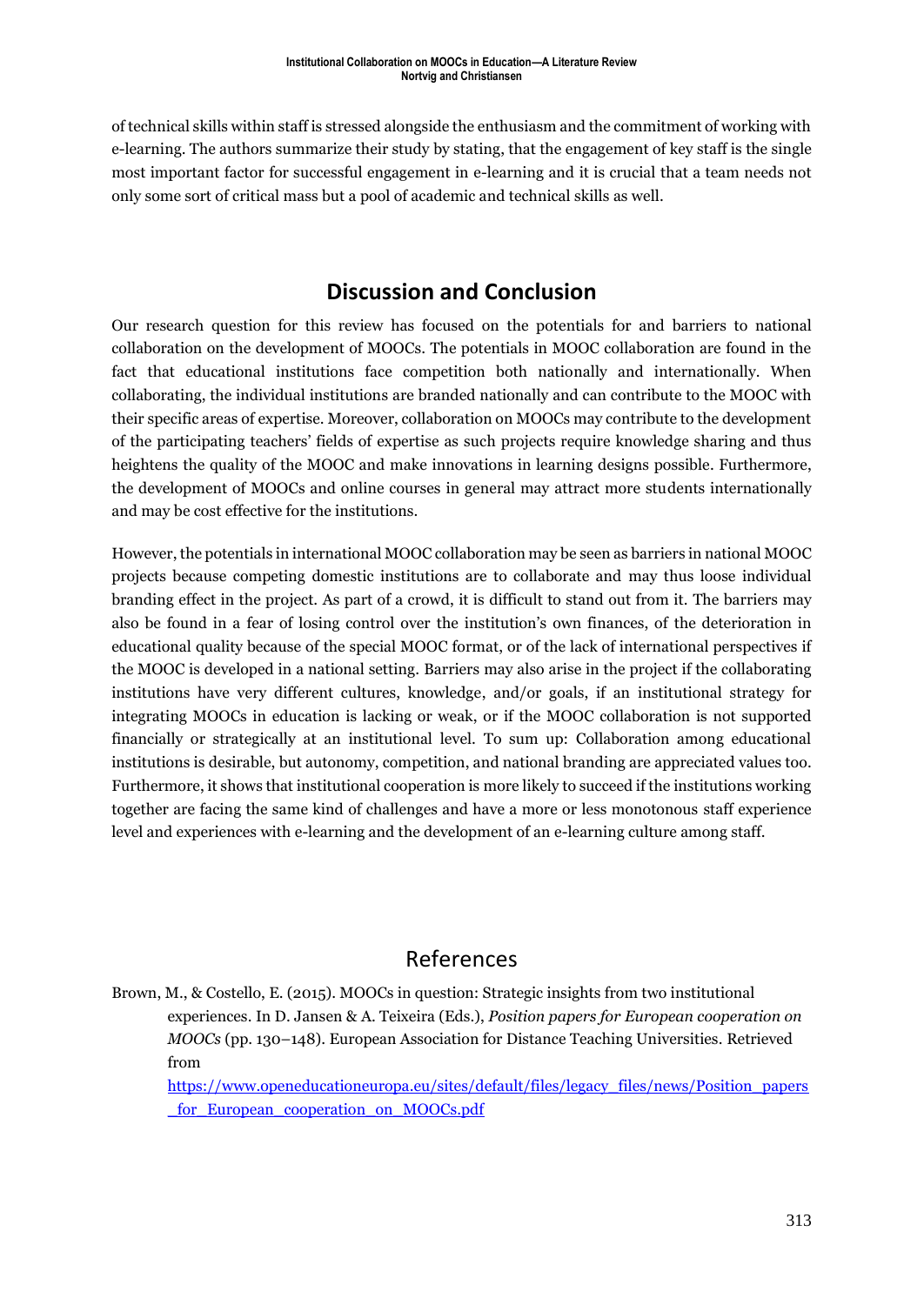- Christensen, O., Christiansen, R. B., Gynther, K., Helms, N. H., & Schlüntz, D. (2014). *Can we learn from others? Foreign experiences with e-learning and blended learning in VET and teacher programme for VET teachers.* Vordingborg, University College Zealand Press.
- Greenhalgh, T., & Peacock, R. (2005). Effectiveness and efficiency of search methods in systematic reviews of complex evidence: Audit of primary sources. *BioMed Central Journal Clinical Research Ed., 331*(7524), 1064–1065. doi: bmj.38636.593461.68 [pii]
- Harp Ziegenfuss, D., & Furse, C. (2016). Opening up collaboration and partnership possibilities: Revaluing library resources, skill sets, and expertise. *Digital Library Perspectives, 32*(2), 103– 116. Doi: http://dx.doi.org/10.1108/DLP-09-2015-0014
- Hyde, A., McGarry, J., Thompson, S., Wilkie, K., & Aubeeluk, A. (2013). The development of a shared e-learning resource across three distinct programmes based at universities in England, Ireland and Scotland. *Innovations in Education and Teaching International, 52*(4), 393–402. Doi: http://dx.doi.org/10.1080/14703297.2013.860879
- Jansen, D., & Schuwer, R. (2015). *Institutional MOOC strategies in Europe. Status report based on a mapping survey conducted in October–December,* Mimeo, 2014*.*
- Jungermann, I., & Wannemacher, K. (2015). Innovationen in der Hochschulbildung (Innovations in University Education). Studien' zum deutschen Innovationssystem No. 15. Deutsches Zentrum für Hochschul- und Wissenschaftsforschung.
- Kennedy, T. (2006). Online distance learning: An idea for the times. *EduCause Quarterly, 4*, 68–69.
- Kjeldstad, B. (2016). MOOCs for Norway: New digital learning methods in higher education. In B. Kjeldstad, H. Alvestrand, O. E. Elvestad, T. Ingebretsen, I. Melve, & M. Bongo (Eds.), *From books to MOOCs? Emerging models of learning and teaching in higher education*. *Proceedings of a symposium, Stockholm, 23 May 2015* (pp. 145–153) Portland Press, Wenner-Gren International Series
- Leon, M., Cobos, R., Dickens, K., White, S., & Davis, H. (2016). Visualising the MOOC experience: A dynamic MOOC dashboard built through institutional collaboration. In M. Khalil, M. Ebner, M. Kopp, A. Lorenz, & M. Kalz. (Eds.). *Proceedings of the European MOOC Stakeholder Summit 2016* (pp. 1–8). University of Graz, Austria.
- Lorenz, A., Wittke, A., Steinert, F., & Muschal, T. (2015). Massive Open Online Courses als Teil der Hochschulstrategie (Massice Open Online Courses as a part of University Strategy). In N. Nistor, & S. Schirlitz (Eds.), *Digitale Medien und Interdisziplinarität. Waxmann* (pp. 102– 112), Göttingen, Waxmann Verlag.
- Macleod, H., Haywood, J., Woodgate, A., & Alkhatnai, M. (2015). Emerging patterns in MOOCs: Learners, course designs and directions. *TechTrends, 59*(1), 56–63. Doi: <http://dx.doi.org/10.1007/s11528-014-0821-y>
- Marcal, J. & Caetano, A. (2011). Corporate blended learning in Portugal: Current status and future directions. *European Journal of Open, Distance and E-Learning, 1*.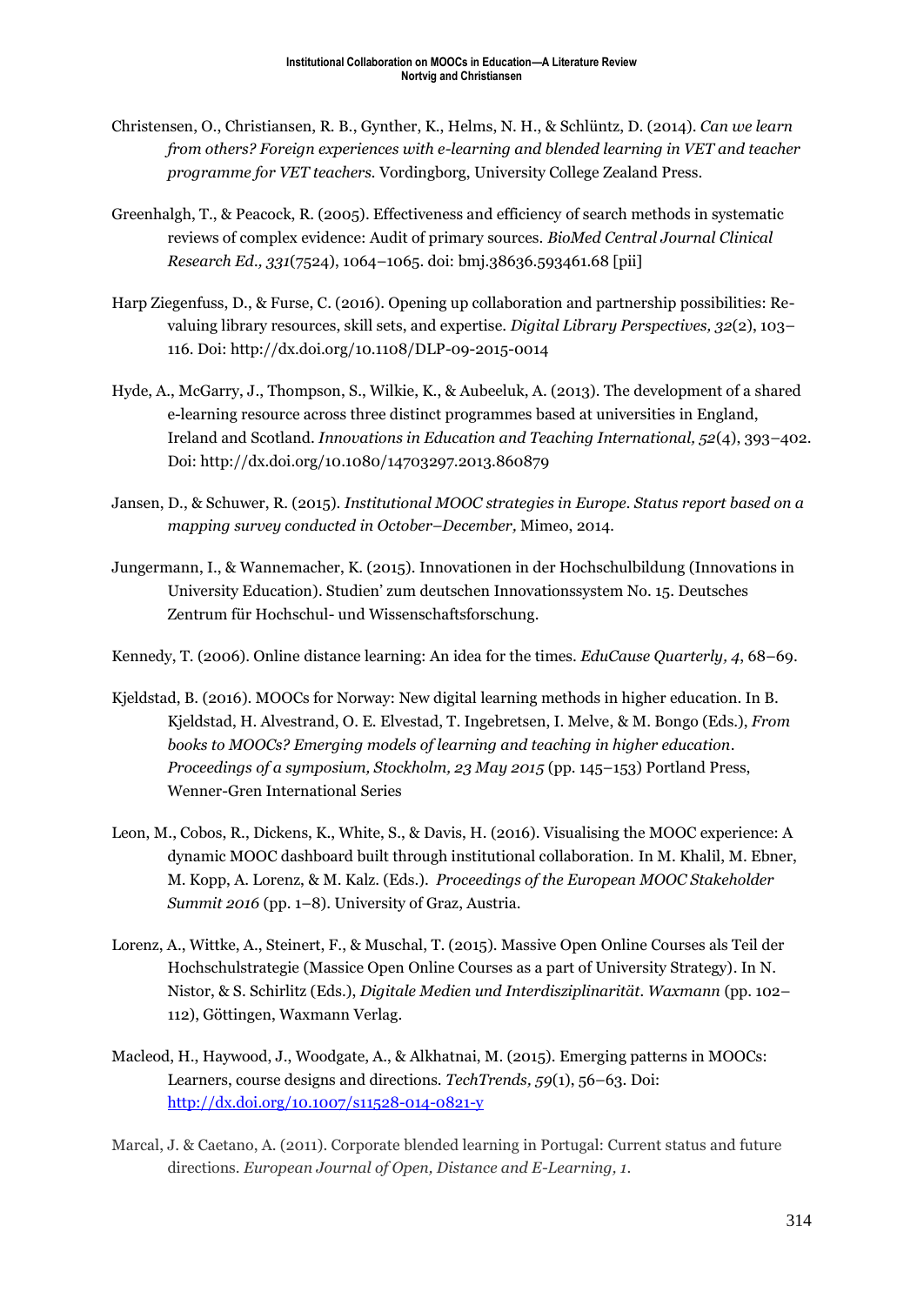- Martin, D., & Treves, R. (2007). Embedding e-learning in geographical practice. *British Journal of Educational Technology, 38*(5), 773–783. Doi: http://dx.doi.org/10.1111/j.1467- 8535.2007.00759.x
- McAuley, A., Stewart, B., Siemens, G., & Cormier, D. (2010). *In the open: The MOOC model for digital practice.* Charlottetown, Canada: University of Prince Edward Island.
- MOOC Commission. (2014). MOOCs for Norway New digital learning methods in higher education [Electronic document]. Retrieved fro[m](https://www.regjeringen.no/contentassets/ff86edace9874505a3381b5daf6848e6/en-gb/pdfs/nou201420140005000en_pdfs.pdf) [https://www.regjeringen.no/contentassets/ff86edace9874505a3381b5daf6848e6/en](https://www.regjeringen.no/contentassets/ff86edace9874505a3381b5daf6848e6/en-gb/pdfs/nou201420140005000en_pdfs.pdf)[gb/pdfs/nou201420140005000en\\_pdfs.pdf](https://www.regjeringen.no/contentassets/ff86edace9874505a3381b5daf6848e6/en-gb/pdfs/nou201420140005000en_pdfs.pdf)
- Naert, F. (2014). MOOCs, SPOCs, DOCCs and other bugs. In In D. Jansen, & A. Teixeira (Eds.). *Position papers for European cooperation on MOOCs* (pp. 64-74). Heerlen: European Association for Distance Teaching Universities. Doi: http://dx.doi.org/10.2139/ssrn.2595174
- Ossiannilsson, E., Williams, K., Camilleri, A. F., & Brown, M. (2015). *Quality models in online and open education around the globe: State of the art and recommendations.* International Council for Open and Distance Education, ICDE Reports Series.
- Oxford English Dictionary. (n.d.). Retrieved from<http://www.oed.com.zorac.aub.aau.dk/>
- Salajan, F. D., & Roumell, E. A. (2016). Two decades of e-learning policy evolution at EU level: Motivations, institutions and instruments. *European Journal of Education,* 51(3), 391–407. Doi: http://dx.doi.org/10.1111/ejed.12144
- Santos, A. I., Punie, Y., & Muñoz, J. C. (2016). Opportunities and challenges for the future of MOOCs and open education in Europe. In *From books to MOOCs? Emerging models of learning and teaching in higher education. Proceedings from a symposium held in Stockholm, 23 May 2015* (pp. 81–92).
- Schuwer, R., Jaurena, I. G., Aydin, C. H., Costello, E., Dalsgaard, C., Brown, M., … & Teixeira, A. (2015). Opportunities and threats of the MOOC movement for higher education: The European perspective. *The International Review of Research in Open and Distributed Learning, 16*(6), 20-38. Doi: http://dx.doi.org/10.19173/irrodl.v16i6.2153
- Spencer-Oatey, H. (2012). Maximizing the benefits of international education collaborations: Managing interaction processes. *Journal of Studies in International Education, 17*(3), 244– 261. Doi: http://dx.doi.org/10.1177/1028315312454545
- Teixeira, A., Volungevičienė, A., & Mazar, I. (2014). The mainstreaming of open, online and flexible learning: How will MOOCs continue to be unique from an institutional perspective? In D. Jansen, & A. Teixeira (Eds.). *Position papers for European Cooperation on MOOCs* (pp. 25– 29), Heerlen, European Association for Distance Teaching Universities.
- Toprak, E., & Genc-Kumtepe, E. (2014). Cross-cultural communication and collaboration: Case of an international e-learning project. *European Journal of Open, Distance and e-Learning, 17*(1), 134–146.